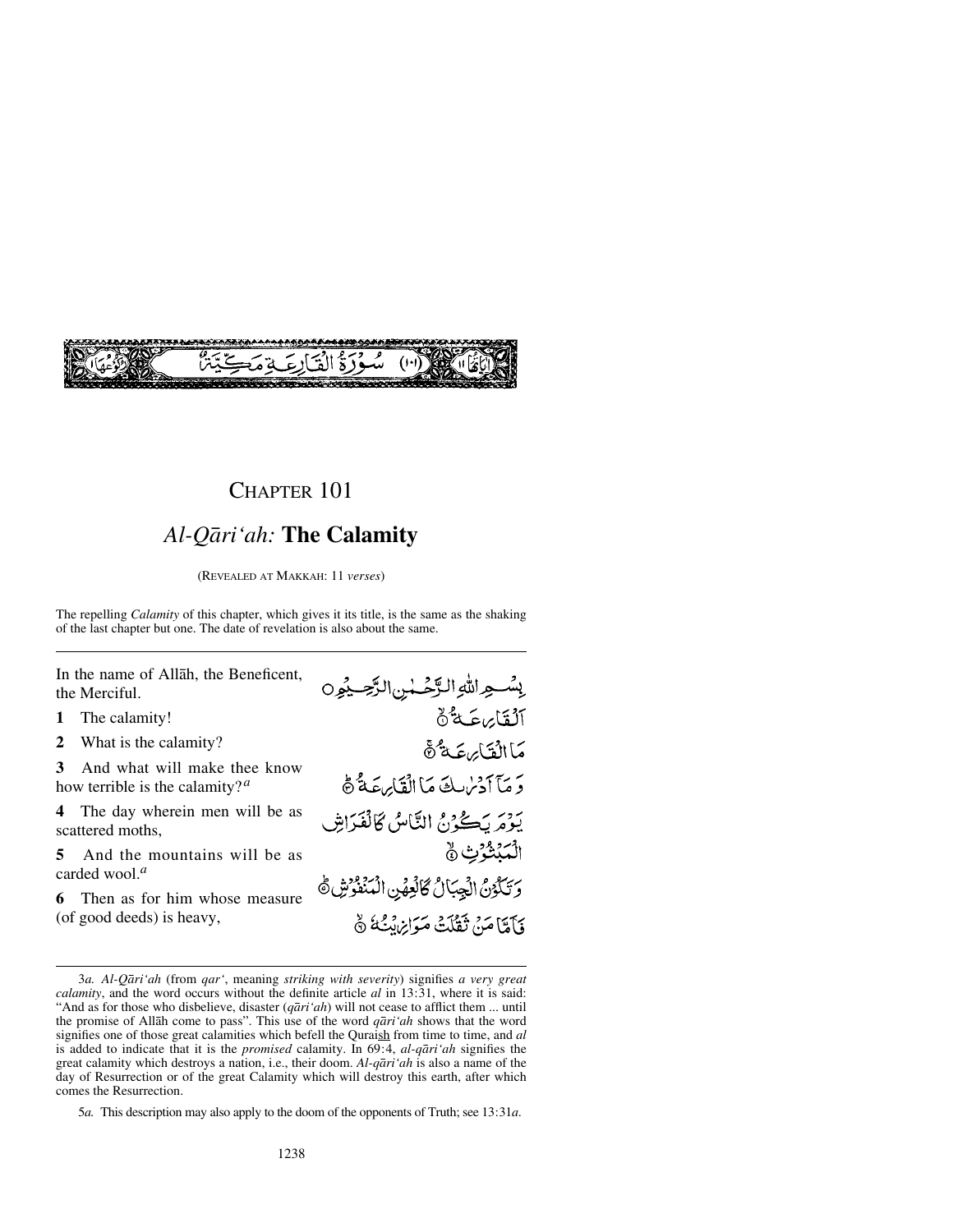**7** He will live a pleasant life.

**8** And as for him whose measure (of good deeds) is light,

**9** The abyss is a mother to him.*<sup>a</sup>*

**10** And what will make thee know what that is?

**11** A burning Fire.

فَهُرَ بِنُ عِيشَةٍ تَرَاضِيَةٍ ۞ رَاَمَّاً مَنْ خَفَّتْ مَوَانِنْ يُنُهُ ۞ فَأَمَّدُ مَادِيَةً هُ وَ مَآ أَدۡرٰالِكَ مَاهِيَـَةُ ۞ تاع حامية هئ

9*a. Håwiyah* (from *hawå*, *he made it to fall down*) signifies *a deep place of which the bottom cannot be reached* or *abyss* (LL). The word *umm* means primarily a *mother*, and in all secondary significances some idea of the primary significance is retained. Thus among its various secondary significances are *source*, *origin*, *foundation*, *support*, *efficient cause of subsistence*, *anything to which other things are collected together*, *the main part of a thing*, *a man who has charge of the food and service of a people* (LL). A place of habitation or abode is also called *umm* (LL), because it grants protection to a man, as does the mother to a babe. The abyss, or hell, is here called a mother to indicate that man's connection with hell is similar to that of a baby with its mother, viz., that his abode there fits him for progress in the spiritual world — he being brought up, as it were, in the bosom of hell, as a child is brought up in the bosom of its mother, and that his stay in hell is only for a time, as the child draws nourishment from his mother only for a time.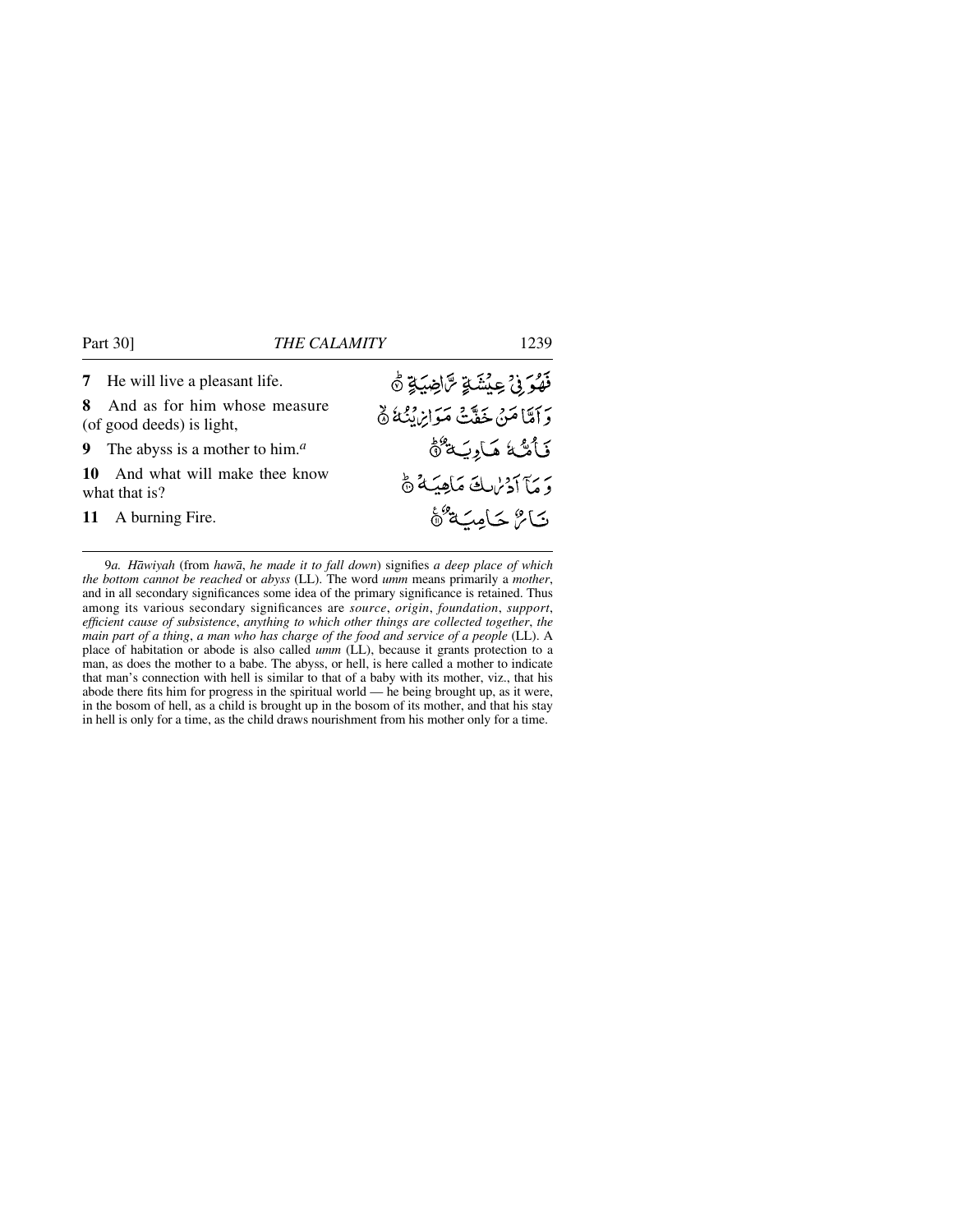

## *Al-Takåthur:* **The Abundance of Wealth**

(REVEALED AT MAKKAH: 8 *verses*)

This chapter, which is appropriately entitled *The Abundance of Wealth*, from the occurrence of the word abundance in the first verse, states that vying one with another to have wealth and more wealth is the great impediment which keeps men away from the real object of life; and therefore, to make them realize it, it is sometimes necessary to divest them of some of these comforts. It is for this reason that Divine wisdom sometimes requires disasters to be brought upon men. Hence this chapter is closely connected with the previous chapters, which speak of disasters. The truth of what is stated here was never so clearly realized by the world as it is today. The chapter is one of the earliest revelations.

بِسْجِ اللَّهِ الزَّحْمٰنِ الزَّحِبِيْوِن In the name of Allåh, the Beneficent, the Merciful. آلفحكمُ التَّكَاثُرُ ﴾ **1** Abundance diverts you, حَتَّى يُرْزِعْهُ الْمَقَابِرَةُ **2** Until you come to the graves.*<sup>a</sup>* **3** Nay, you will soon know, كَلاَّ سَوْنَ نَعْلَمُوْنَ هَ **4** Nay, again, you will soon know. تْكُوَّ كَيْلاً سَوْنَ تَعْبَدُونَ هَ **5** Nay, would that you knew with a certain knowledge!*<sup>a</sup>* كَلَّالَوْتَعْلَمُوْنَ عِلْمَ الْيُقِيِّنِ ﴾

2*a. Takåthur* (from *kathura, it became abundant* or *multiplied*) means *contending together for superiority in* (the *amount* or *number of* ) *property* or *children* or *men* (LL). According to Rz, the measure of *tafå'ul* stands sometimes for the *fi'l* itself, and *takåthur* thus may mean *increase* or *abundance of wealth*, etc. *Coming to the graves* stands for *death*. The significance therefore is that vying one with another in increase of wealth diverts a man from the real object of life until he meets death.

5*a.* When a man dies, he then comes to know that the acquistion of wealth was in no way the real object of his life. But if he had proceeded on the basis of certain knowledge, he could have seen this in this very life.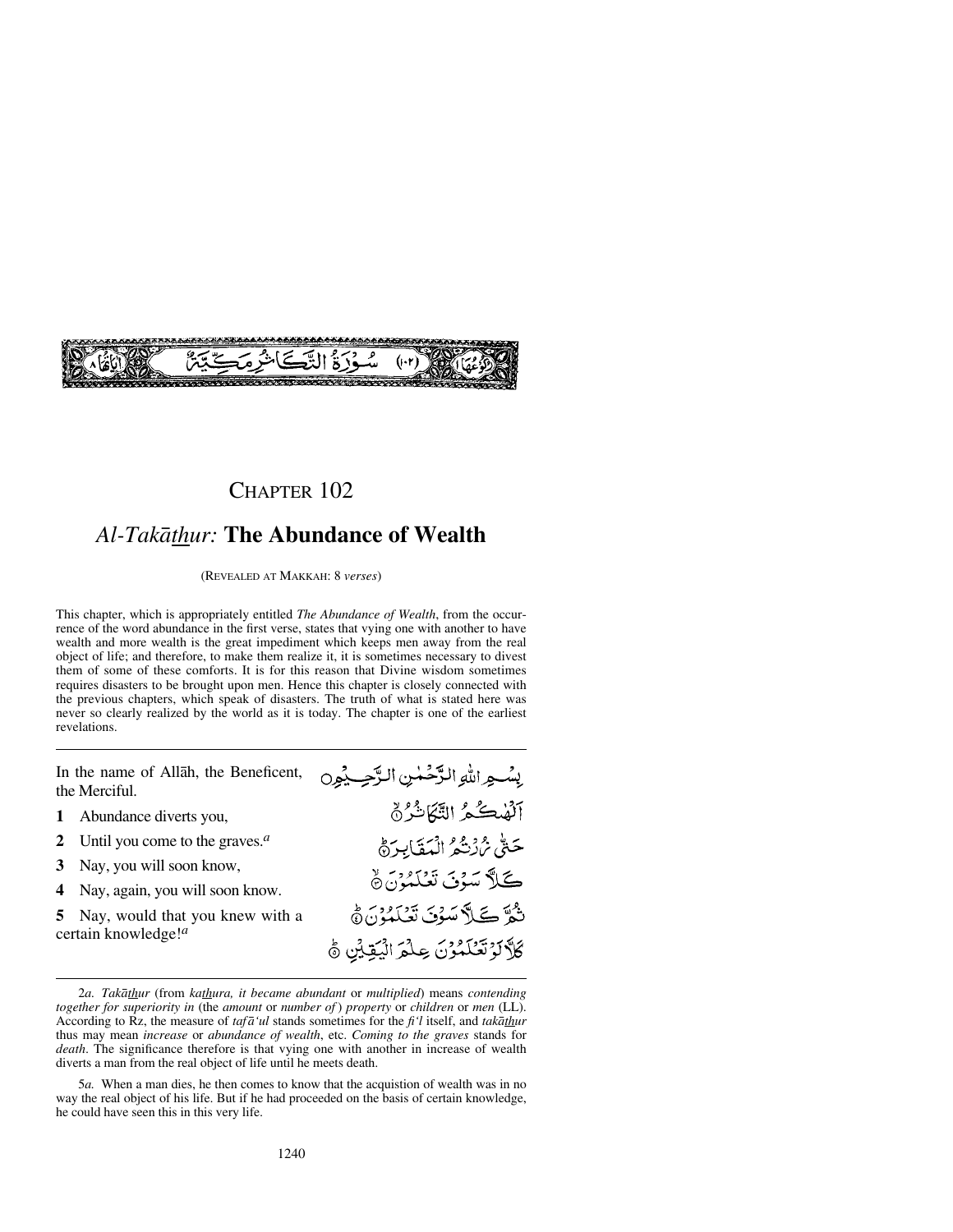**6** You will certainly see hell;

**7** Then you will see it with certainty of sight;

**8** Then on that day you shall certainly be questioned about the boons.*<sup>a</sup>*

8*a.* Verses 5–8 are considered as disclosing three degrees of certainty — *'ilm alyaqßn, 'ain al-yaqßn* and *√aqq al-yaqßn*, i.e., *certainty by inference, certainty by sight* and *certainty by realization*. A man can by inference attain to a certainty of the existence of hell in this very life (vv. 5 and 6); after his death he will see hell with his own eyes (v. 7); but a perfect manifestation of it will be realized by him on the day of Resurrection (v. 8). *Being questioned about the boons* implies *tasting of the punishment* for failing to make right use of what was granted to man. But the words may also be taken as applying to this life. By pondering on the very nature of evil a man can become certain of hell, this being the certainty by inference. Then he can acquire a certain knowledge by sight, by seeing the fate of others. Lastly, he is made to realize it by disasters being brought upon himself.

لَتَرَرُنَّ الْجَحِيْمَ نَّ

ثُمَّ لَتَرَوُّثَّهَا عَيْنَ الْيَقِيْنِ ﴾

ثُهَّ كَيْسْتَلَنَّ كَوْمَيْدْ عَنِ النَّعِيْهِ هُمَّ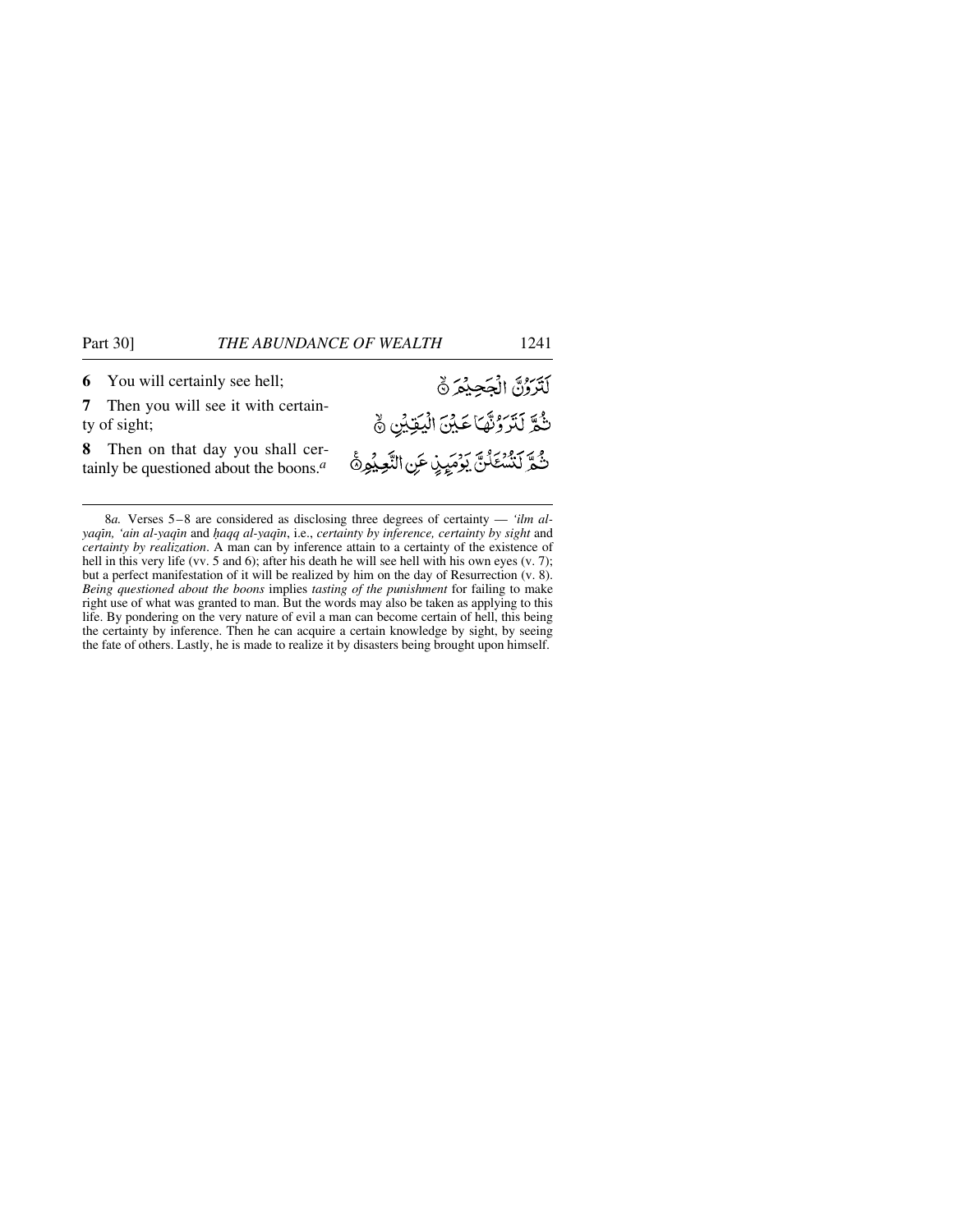

## *Al-'A©r:* **The Time**

(REVEALED AT MAKKAH: 3 *verses*)

This chapter draws attention to the testimony of *Time* in showing that those alone prosper who accept the Truth, and hence its title. As against those spoken of in the last chapter, those who are led away from the real object of life by making the acquisition of wealth its goal, we are here told that only those prosper who accept the Truth and exhort others to it. The chapter is one of the earliest revelations.

In the name of Allåh, the Beneficent, the Merciful.

**1** By the time! —

**2** Surely man is in loss,

**3** Except those who believe and do good, and exhort one another to Truth, and exhort one another to patience.*a*

| بِسُّعِ اللهِ الرَّحْمٰنِ الرَّحِيْوِ0           |  |
|--------------------------------------------------|--|
| وَالْعَصْرِ۞                                     |  |
| إِنَّ الْإِنْسَانَ لَغِيْ خُسْرِ                 |  |
| الَّ الَّذِيْنَ اٰمَنُوْا وَعَيِلُوا الصَّلِحْتِ |  |
| <i>ۮ</i> ؾؙٳڝؘۯٳۑٲڷڂۣڽۨٞۮٚۯڐڗٳڝؘۯٳۑؚۣٵڵڞڹڔۿ      |  |

<sup>3</sup>*a.* The testimony of time is threefold; the flight of time affords the testimony that it is only those who do not waste the opportunity of doing good that reap the benefit; the light which shines along the path of bygone ages shows us that those who did good and enjoined good on others prospered, while the evildoers were brought to naught; lastly, the time of the Holy Prophet afforded the clearest and most conclusive evidence that the believers and doers of good were successful, while their opponents sustained evident loss. 'Asr signifies *time* or *succession of ages* (LL). Some, however, understand by *al-'asr* the time of the Holy Prophet, and an authentic saying of his, in which he compares his own time to *'asy*, or the *afternoon* (B), supports this interpretation. In fact, both significances hold good. While taking time in a general sense, it is true that every man who is not engaged in doing some permanent and lasting good is really losing every minute that passes away; the time of the Holy Prophet in which a great spiritual resurrection was brought about affords the clearest evidence that those who did not respond to the Prophet's call were the losers, while the faithful brought about a revolution in the whole world by exhorting goodness and patience on others. The enjoining of patience on each other follows the direction to enjoin Truth, because the preaching of Truth brings man face to face with difficulties, and unless he is patient and forbearing under hardships, he cannot adhere to the Truth.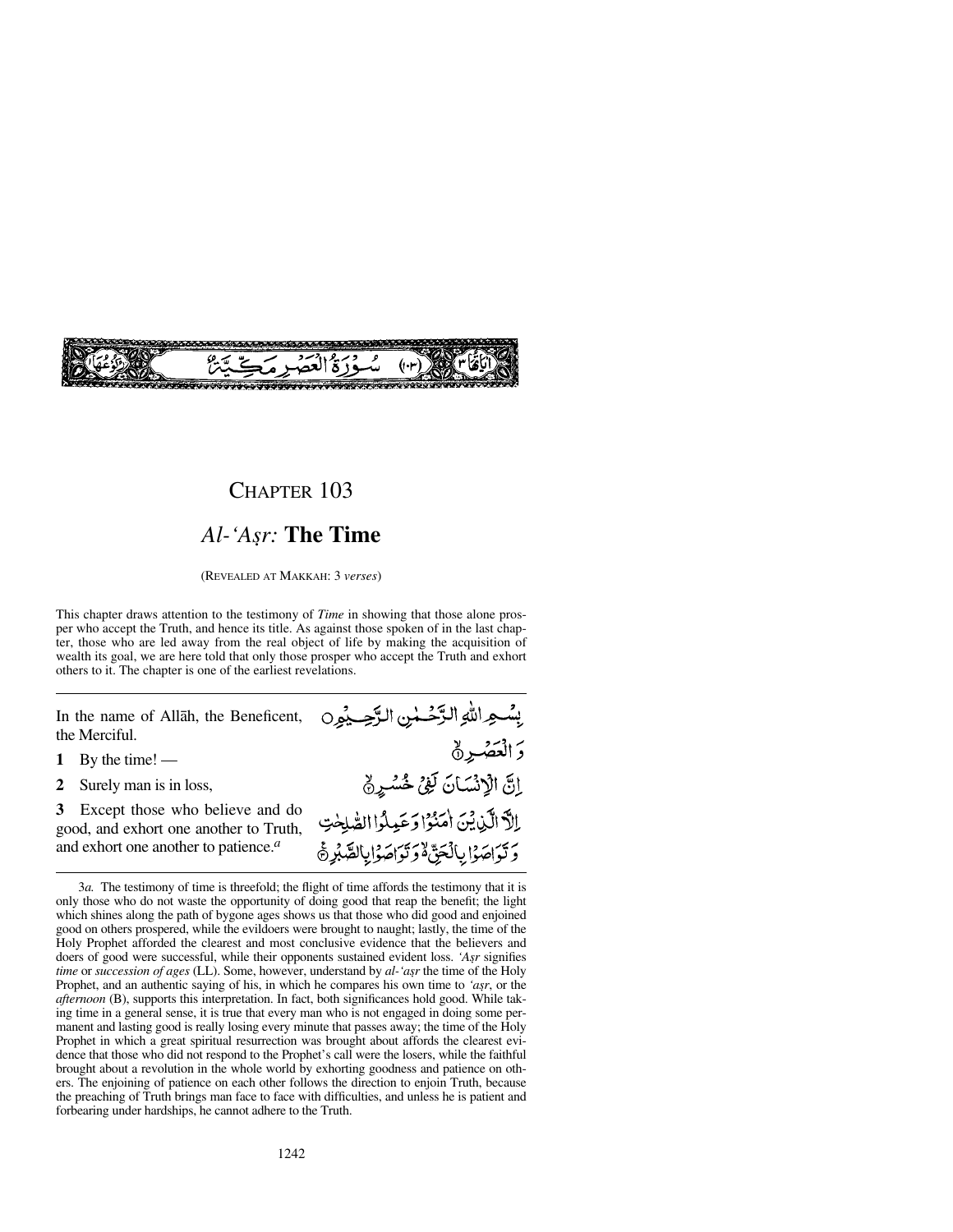

### *Al-Humazah:* **The Slanderer**

(REVEALED AT MAKKAH: 9 *verses*)

As opposed to those who are spoken of in the last chapter as believing, doing good and enjoining truth and patience, we have here a description of those who, instead of doing any permanent good, amass wealth, and instead of enjoining truth, slander others; hence the name of the chapter *Al-Humazah* or *The Slanderer*, occurring in the first verse. It is one of the earliest revelations.

In the name of Allåh, the Beneficent, the Merciful.

**1** Woe to every slanderer, defamer!*<sup>a</sup>*

**2** Who amasses wealth and counts it  $a$ —

**3** He thinks that his wealth will make him abide.*<sup>a</sup>*

**4** Nay, he will certainly be hurled into the crushing disaster;*<sup>a</sup>*

يسجرالله الرَّحْمْنِ الرَّحِيْوِنِ وَيْلُ لِّكُلِّ مُمَزَّةٍ لَّمَزَةٍ لَّ الَّذِينَ جَمَعَ مَالاً وَّعَـدَّدَهُ  $\delta$ يَحْسَبُ آنَّ مَالَةَ آخْلَدَهُ ﴾ كَلَّا لَيُنْبَذَنَّ فِى الْخُطَمَةِ نَّ

4*a,* see next page.

<sup>1</sup>*a.* The slanderers and defamers are condemned here generally, with particular reference to the opponents, who started their persecution of the Holy Prophet by bitterly slandering and defaming him, so that the pilgrims coming to Makkah from afar should not listen to his teachings. Just as goodness and patience are combined in the previous chapter as the two qualities which are the foundations on which human character should be built, the amassing of wealth and defaming are combined here as the two evils which lead ultimately to disaster.

<sup>2</sup>*a. 'Addada-h∂* signifies *he considered it a provision against the casualties of fortune* (LA). It also means *he reckoned* or *counted it* (LL). It is a succinct but exact picture of the material civilization of our day.

<sup>3</sup>*a.* By *abiding* is meant *abiding in prosperity*, or *lasting forever*.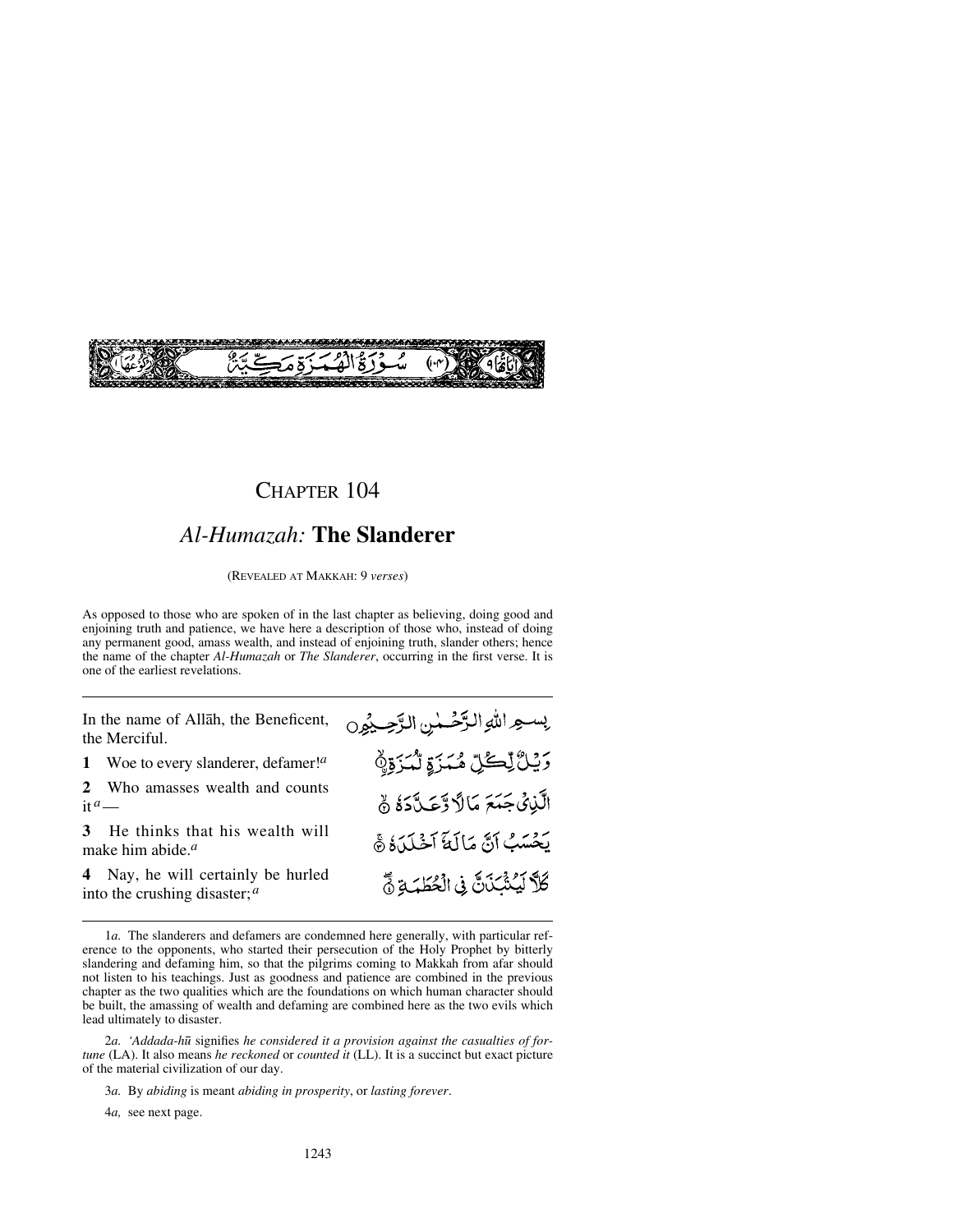| 5 And what will make thee realize<br>what the crushing disaster is? | وَ مَآآدُ لِهَا فَالْخَطَبَةُ ﴾                   |
|---------------------------------------------------------------------|---------------------------------------------------|
| <b>6</b> It is the Fire kindled by Allah,                           | نَائِ اللَّهِ الْمُؤْقَىٰ ةُ ﴾                    |
| 7 Which rises over the hearts. $a$                                  | الَّتِيَّ تَطَّلِعُ عَلَى الْأَنِّي لَاَةِ جَ     |
| 8 Surely it is closed in on them,                                   | اِنَّهَا عَلَيْهِمْ شُؤْصَـٰدَةٌ وَ               |
| 9 In extended columns. $a$                                          | نِيَّ عَمَـٰدٍ <sub>م</sub> ُّمَـُـدَّةٍ وَ صَحَّ |

4*a. Al-√u∆amah* is derived from *√a∆ima*, meaning *it became broken into pieces* (LL). The name is applied to *hell*, because it crushes everything that is cast into it. It includes both hell and other disasters which, it is prophesied, would crush the wealthy defamers of the Truth, their punishment being called by this name because they wanted to *crush* the Truth.

7*a.* The Fire of hell is described as *rising over the hearts*, showing that it is within the heart of man that the origin of hell-fire lies. A man's hell is thus within his own heart in this life.

9*a.* It is inordinate desires *extending* beyond all limits that give rise to *extended* columns of fire. Spiritually they may be witnessed in this life, but they assume a palpable shape in the next.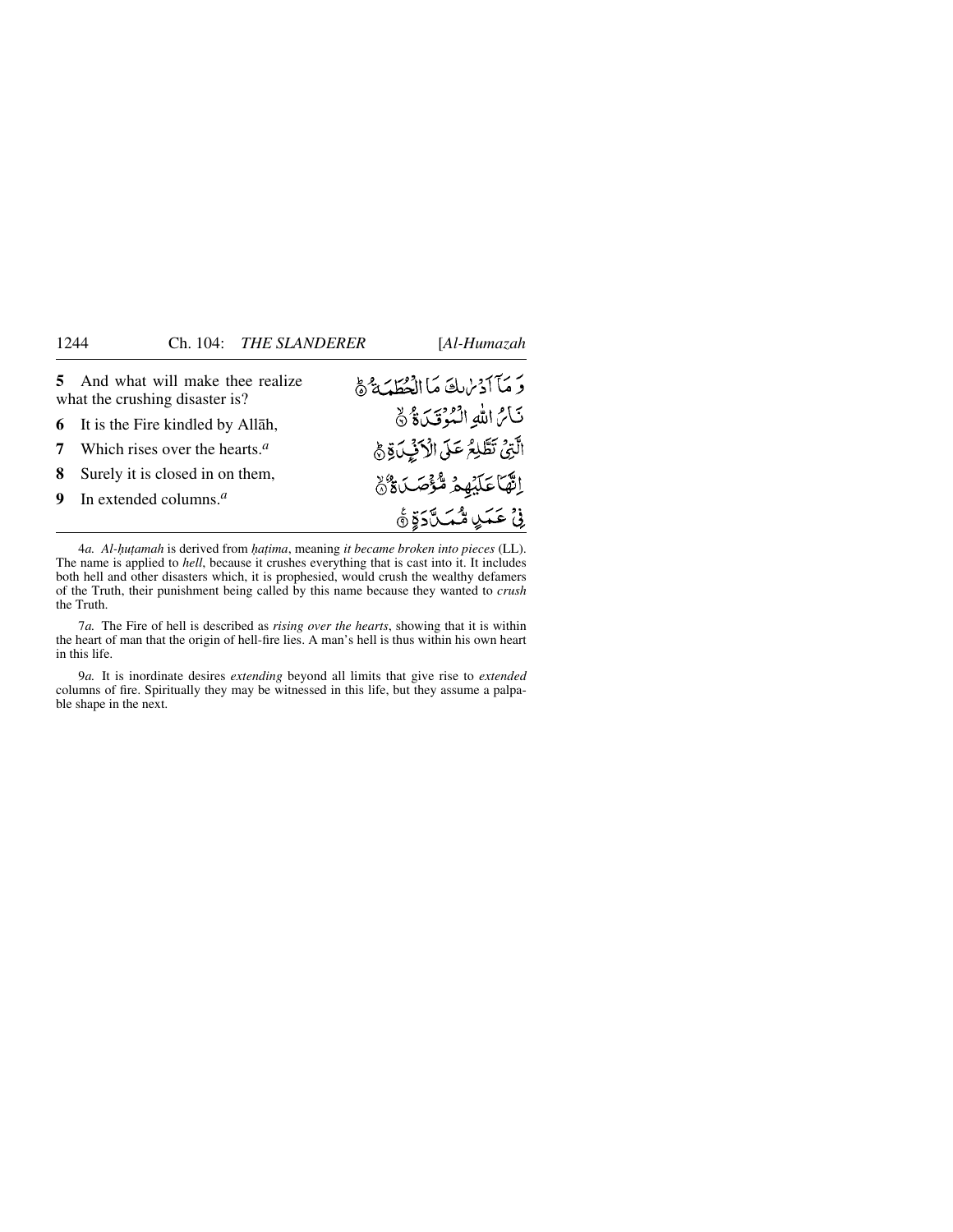

### *Al-Fßl:* **The Elephant**

(REVEALED AT MAKKAH: 5 *verses*)

This chapter is entitled *Al-Fßl* or *The Elephant*, on account of the presence of one or more elephants in the army which invaded Makkah with the object of destroying the Ka'bah. This happened in the year in which the Prophet was born. This army met with a crushing disaster, and was annihilated — thus did the *Crushing Disaster* of the last chapter overtake an iniquitous people. It is one of the earliest revelations.

In the name of Allåh, the Beneficent, the Merciful.

بِسْواللهِ الرَّحْسٰنِ الرَّحِيمُوِن

أَكْثَرَ لَيْفَ فَعَلَ رَبُّكَ بِأَصْحٰبِ الْفِيْلِ ثَمّ

**1** Hast thou not seen how thy Lord dealt with the possessors of the elephant?*<sup>a</sup>*

<sup>1</sup>*a.* The reference is to the memorable invasion of Makkah by Abrahah, the Christian viceroy in Yaman of the King of Abyssinia. Abrahah's object was to destroy the Ka'bah so as to divert Arab religious enthusiasm and Arab trade to San'a, where he had built a magnificent cathedral for the purpose. This army is known in Arabia as the *ashab al-Fil*, or *the possessors of the Elephant*, because of the presence in it of one or more elephants. The year in which the invasion took place is known as the year of the Elephant, being the year 570 of the Christian era, and coinciding with the year of the Holy Prophet's birth. Unable to defend the Holy House against the huge army, 'Abd al-Muṭṭalib thus prayed aloud, leaning upon the door of the Ka'bah: "Defend, O Lord, Thine own House! and suffer not the Cross to triumph over the Ka'bah" (Zurqānī). Then the whole population of Makkah repaired to the hills around the Holy City. Meanwhile a virulent form of smallpox, or some other pestilence, broke out in Abrahah's army with such severity that the army retreated "in confusion and dismay", many of them, being unable to find their way back, perishing in the valleys, while a part was swept away by floods (Muir's *Life of Muhammad*, Introduction, p. c.). There seems to be also an allusion to the circumstance that, in protecting the Ka'bah against an enemy, though idols were worshipped there at the time, Almighty God had shown a purpose in its preservation. The coincidence of this year with the year of the Prophet's birth no doubt furnishes the key to that purpose, because the Arabs not only knew that the Sacred House had Abraham's blessing, but also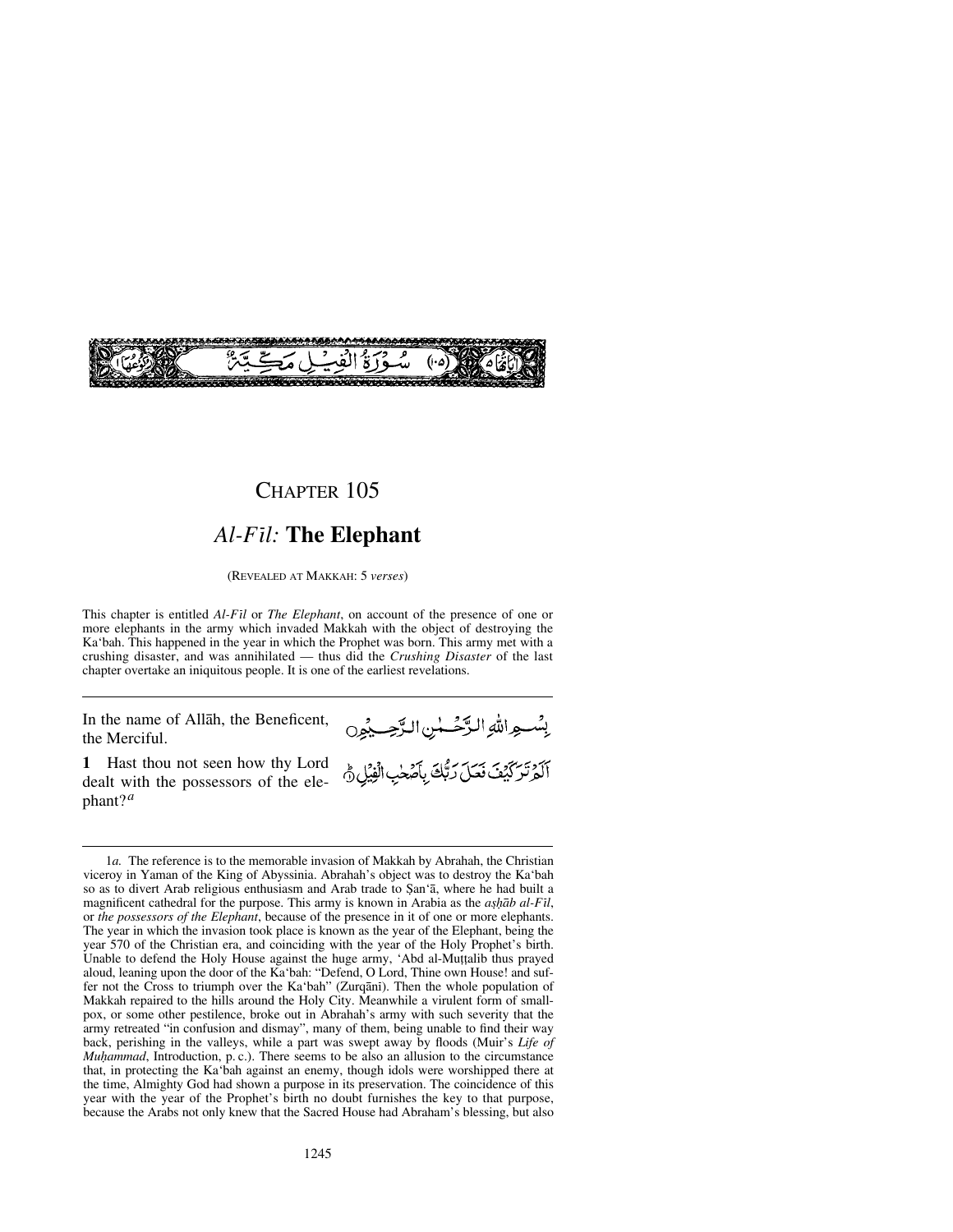**2** Did He not cause their war to end آلهُ بِجِعَلْ كَيْدَاهُهُ فِي تَضْلِيُلِي هُ in confusion? وَّ آَمُ سَلَ عَلَيْهِمْ طَلِّيْزًا آَبَ لِيَكَنَّ ﴾ **3** And send against them birds in flocks? *ڐۯڡۣؽ۠ۿٟۿ*ٛڔؠڿۼٲڒۊٟٙۺٙ۠ڽڛڿؚۨؽڸ۞ٚ **4** Casting at them decreed stones — فَجَعَلَهُمُرْكَحَصُّفٍ مَّاكُرُّلِ ﴾ **5** So He rendered them like straw eaten up? *<sup>a</sup>*

that Abraham had prayed for the appearance of a prophet from among them who should purify the House. The mention of the incident thus conveyed a warning to the Quraish that, if the Lord had destroyed an army on account of its intention to demolish His Sacred House, would He leave those alone who wanted to destroy His Prophet?

5*a*. There is no authentic hadith as to how Abrahah's army was destroyed. According to 'Ikrimah, everyone at whom a stone was flung was affected with small-pox (RM). A report from Ya'qūb to the same effect is narrated by Ibn Kathir. Thus it was a virulent small-pox that broke out in the invading army while yet a little distance from Makkah, and the result was that Abrahah himself being affected with the pestilence, the whole army fled in a state of confusion, leaving the corpses of the dead for the birds to feast on. The words *tarmi-him bi-hijārat-in* may mean *the birds cast at them stones* or *flung them against stones*, the reference in the latter case being to the birds tearing off flesh from their bodies. For *hijārat-in min sijjīl*, see 11:82*c*. For birds as indicating the destruction of an enemy, see 16:79*a*.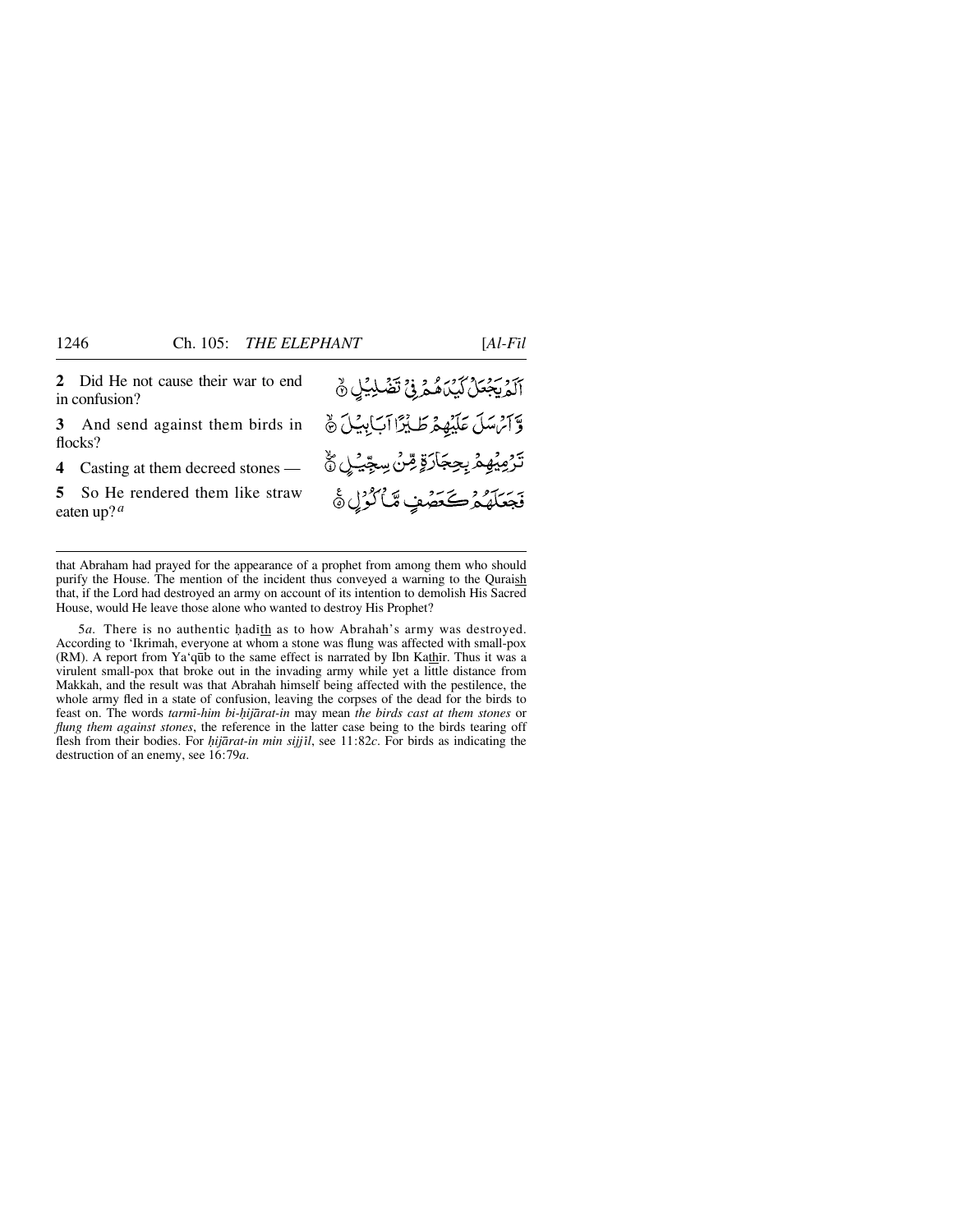

# *Al-Quraish:* **The Quraish**

(REVEALED AT MAKKAH: 4 *verses*)

This chapter is closely connected with the last, and in fact continues the subjectmatter, reminding the Quraish of the great benefits conferred on them because of their guardianship of the Ka'bah. For this reason the two chapters were sometimes read together, leading some to think that this is a portion of the previous chapter. The date of revelation is also the same.

In the name of Allåh, the Beneficent, the Merciful.

بِسْسِهِ اللَّهِ الرَّحْسَسِٰ الرَّحِسِيْمِينِ

.<br>الفِهِمُ رِحُلَةَ الشِّتَآءِ وَالصَّبِيْنِ ﴾

إِرْيُلْفِ تُكْرَيْشٍ نَّ

**1** For the protection of the Quraish*a*—

**2** Their protection during their journey in the winter and the summer.*<sup>a</sup>*

<sup>1</sup>*a. Quraish* is the name given to the tribe descended from Nadr ibn Kanānah. According to some the word *Quraish* is the diminutive of *qarsh*, a big animal of the sea, which eats others but is not itself eaten. The Quraish were settled at Makkah and had charge of the Sacred House, to which pilgrims resorted from all parts of Arabia, and therefore, being guardians of the Holy House, they enjoyed special honour among the tribes of Arabia. Moreover Makkah had thus become the centre of Arabia, bringing prosperity to the Quraish.

The first verse of this chapter is connected with the last chapter, the significance being that the Divine protection of the Ka'bah and the destruction of its enemies was a special favour granted to the Quraish, for it led to their protection. It is a fact that, as stated in the last chapter, being guardians of the Ka'bah, they were respected when they set out on their journeys, while within the sacred territory they enjoyed an unparalleled security.

<sup>2</sup>*a.* The protection mentioned in the last note was of special use to them in their journeys northward to Syria and southward to Yaman, the former of which was undertaken in the summer and the latter in winter, to carry on their trade.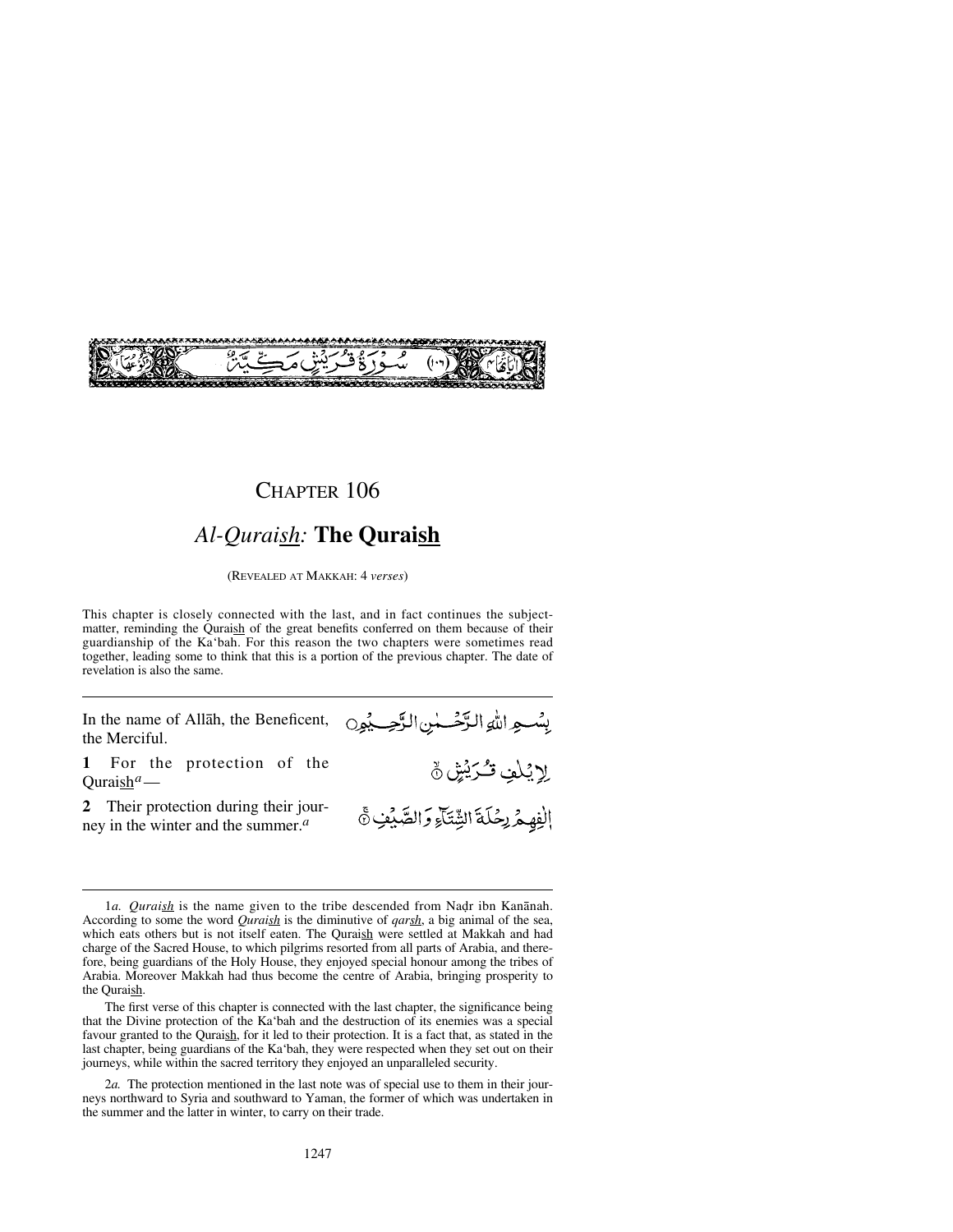**3** So let them serve the Lord of this House,

**4** Who feeds them against hunger, and gives them security against fear.*<sup>a</sup>*

فَلْيَعَبُّلُوَاتَ هَذَا الْبَيْتِ & الَّذِيِّ أَطْعَمَهُمْ مِّنْ جُوْعٍ لَا وَّ امَنَهُمْ مِّنْ خَرْبٍ هُ

<sup>4</sup>*a.* Feeding against hunger and granting security against fear were the two special favours conferred on the Quraish through the sacredness of the Ka'bah, because the pilgrimage gave a special impetus to their trade and the necessaries of life were brought to their very doors, while they were totally secure from all fear of attack, to which the other Arab tribes were constantly exposed.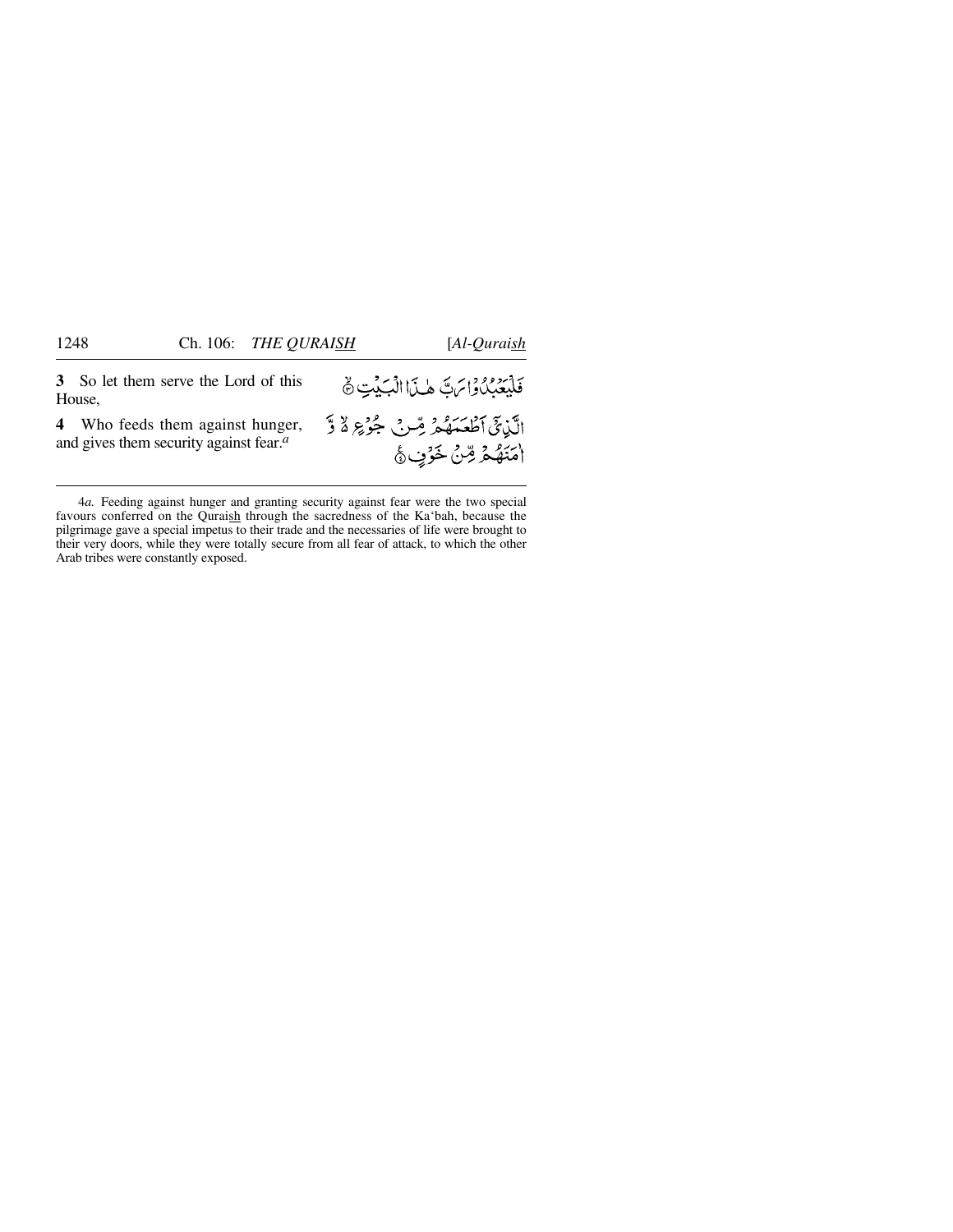

### *Al-Må'∂n:* **Acts of Kindness**

(REVEALED AT MAKKAH: 7 *verses*)

This chapter gives expression to the prominence which Islåm gives to helping the needy and uplifting the poor. Anyone who pays no attention to this is spoken of as belying *religion*. Prayer to God and help of the poor are repeatedly spoken of in the Holy Qur'ån as the two foundations of Islåm, but here we are told that even prayer is a mere show, if it does not generate feelings of love and sympathy for humanity. Hence its title *al-Må'∂n* or *Acts of Kindness*, the word itself occurring in the last verse. It is one of the very early Makkan revelations.

In the name of Allåh, the Beneficent, the Merciful.

**1** Hast thou seen him who belies religion?

**2** That is the one who is rough to the orphan,

**3** And urges not the feeding of the needy.*<sup>a</sup>*

**4** So woe to the praying ones,

**5** Who are unmindful of their prayer!*<sup>a</sup>*

بِسْعِ اللهِ الرَّحْسٰنِ الرَّحِبِيْنِ آنَ بَيْتَ الَّذِيْ يُكَذِّبُ بِالدِّيْنِ ۚ فَذٰلِكَ الَّذِيْ يَدُعُّ الْيَتِيْحَرَهُ وَلَا يَحُصُّ عَلَىٰ طَعَاهِ الْمِسْكِيْنِ ﴾ فَرَيْنٌ لِلْمُصَلِّينَ ﴾ الَّذِينَ هُمْ عَنْ صَلَاتِهِمْ سَاهُوْنَ ٥

<sup>3</sup>*a. Dßn* is generally taken here as meaning *judgment*, but I would prefer its more well-known significance, *religion*. Not taking care of orphans and helping the needy is really a denial of religion. Vv. 4 –7 make it clear that praying to God is useless, a mere show, unless one is kind to orphans and helps the needy.

<sup>5</sup>*a.* Being *unmindful* of prayer means not paying heed to the *spirit* of prayer, which is described in the two previous verses as being the help of the orphan and the needy.